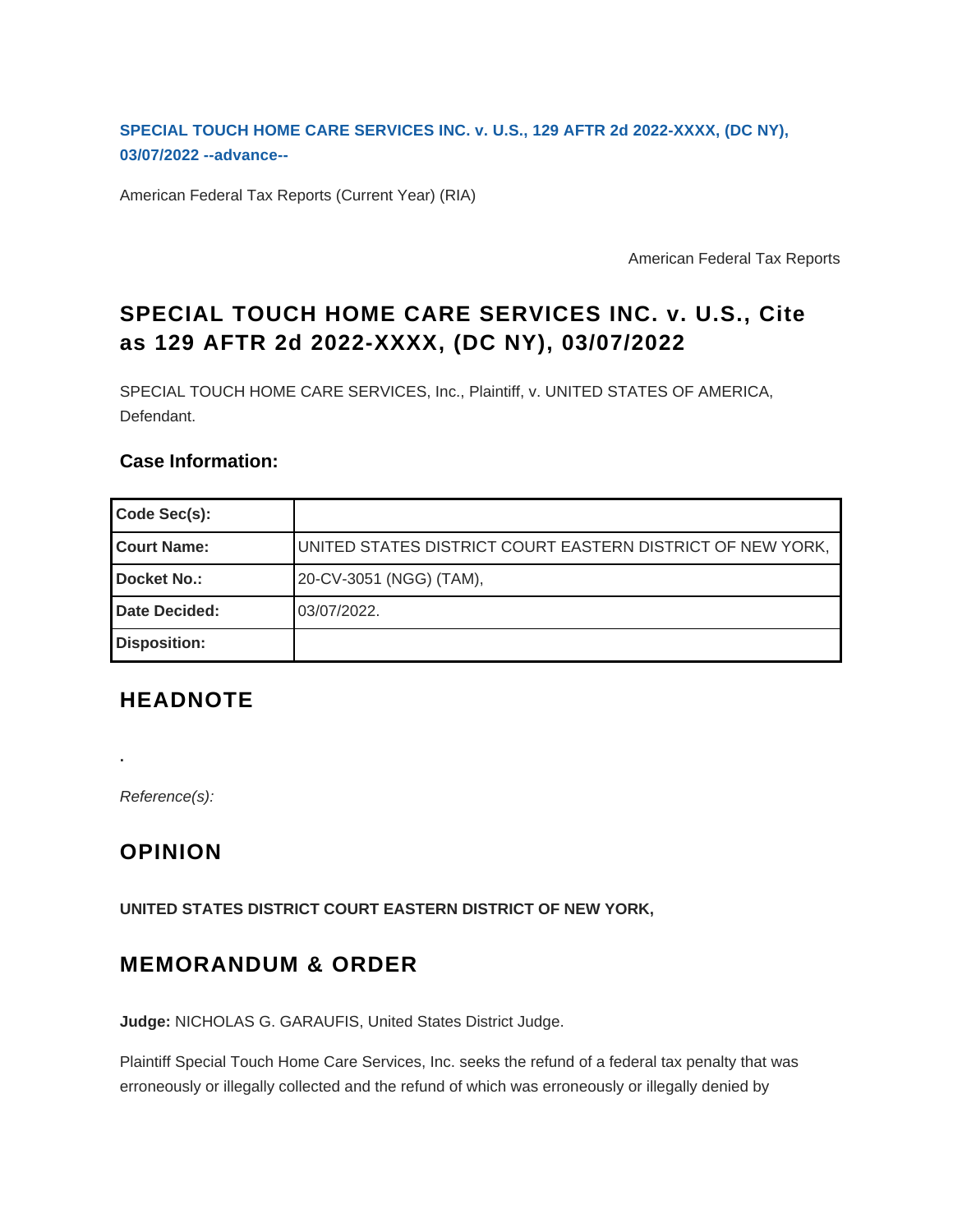Defendant United States. Defendant moved to dismiss the Com plaint in its entirety for lack of subject matter jurisdiction pursuant to Federal Rule of Civil Procedure 12(h)(3). (Def.'s Mem. in Supp. of Mot. to Dismiss ("Mot.") (Dkt. 18-2).) For the reasons explained below, this court lacks subject matter jurisdiction over this dispute, and Defendant's motion to dismiss the Complaint is GRANTED.

### **I. BACKGROUND**

Plaintiff is a New York corporation with its principal place of business in Brooklyn, New York. (Compl. (Dkt. 1) ¶ 5.) Since approximately 1990, Joseph Liberman, Plaintiffs controller, has been responsible for handling Plaintiff's taxes, including but not limited to, the transmission of W-2 information to the Internal Revenue Service ("IRS"). (Id. 111 7-8.) There were no known incidents related to Mr. Liberman's performance of his duties from 1990 to 2014, including the period during which Mr. Liberman underwent treatment for prostate cancer in 2013. (Id.  $\P\P$  9-10.) In late 2015, Mr. Liberman "became seriously ill," and in early 2016, he was diagnosed with colon and prostate cancer. (See Nov. 10, 2017 Ltr. to IRS (Dkt. 18-5) at ECF p. 2).) **[1](#page-11-0)** During his treatment, Mr.Liberman continued to work for Plaintiff, but was forced "to work reduced hours and be totally out of the office routinely." (Id.) Unbeknownst to Plaintiff, Mr. Liberman failed to file Plaintiff's Forms W-2 and W-3 for the years 2015 and 2016. (Compl. ¶¶ 16-17.)

<span id="page-1-0"></span>On July 31, 2017, Plaintiff received correspondence from the IRS proposing a penalty, at which point Plaintiff became aware of its failure to file information tax returns for 2015 and 2016. (Id. ¶¶ 16-17, 22; see Nov. 10, 2017 Ltr. to IRS.) After becoming aware of this failure, Plaintiff promptly provided the IRS with the delinquent tax forms. (Compl. ¶ 18.) On November 10, 2017,Plaintiff sent a letter to the IRS requesting an abatement of the proposed penalty, but the IRS denied Plaintiffs request in a letter dated February 2, 2018, explaining that Plaintiff had not shown reasonable cause or due diligence. (See Pl.'s Resp.in Opp.to Mot. to Dismiss ("Opp.") at 2; Feb. 2, 2018 Ltr. to PL (Dkt. 18-5) at ECF p. 4.) The IRS letter provided that in order to appeal the decision, Plaintiff would need to provide certain facts and evidence along with a declaration that the submission is true ((under penalties of perjury." (Feb. 2, 2018 Ltr. to Pl.) The letter further informed Plaintiff that submitting a Power of Attorney ("Form 2848") was required if Plaintiff wished to be represented by another party before the IRS. (Id.) Finally, the letter notified Plaintiff that instead of appealing, Plaintiff could pay the penalty and file a claim for a refund. (Id.)

<span id="page-1-1"></span>On February 19, 2018, the IRS assessed a penalty against Plain tiff in the amount of \$451,000 pursuant to 26 U.S.C. § 6721. (Pl.'s IRS Account Transcript (Dkt. 18-2) at ECF p. 13.) **[2](#page-11-1)** To satisfy the penalty, the IRS offset \$443,188.36 from Plaintiffs account for employment taxes for the first quarter of 2018 on April 30, 2018 and \$11,805.98 from Plaintiff s account for employment taxes for the second quarter of 2018 on July 31, 2018. (Id.; Mot. at 1.) **[3](#page-11-2)**

<span id="page-1-2"></span>On July 1, 2019, Plaintiff's attorney, Hana M.Boruchov, filed a Claim for Refund and Request for Abatement ("Form 843") with the IRS's Philadelphia Service Center, requesting a refund in the amount of the 2015 penalty. (See Compl. ¶ 27; July 1, 2019 IRS Submission (Dkt. 18-2) at ECF pp. 14-15.) The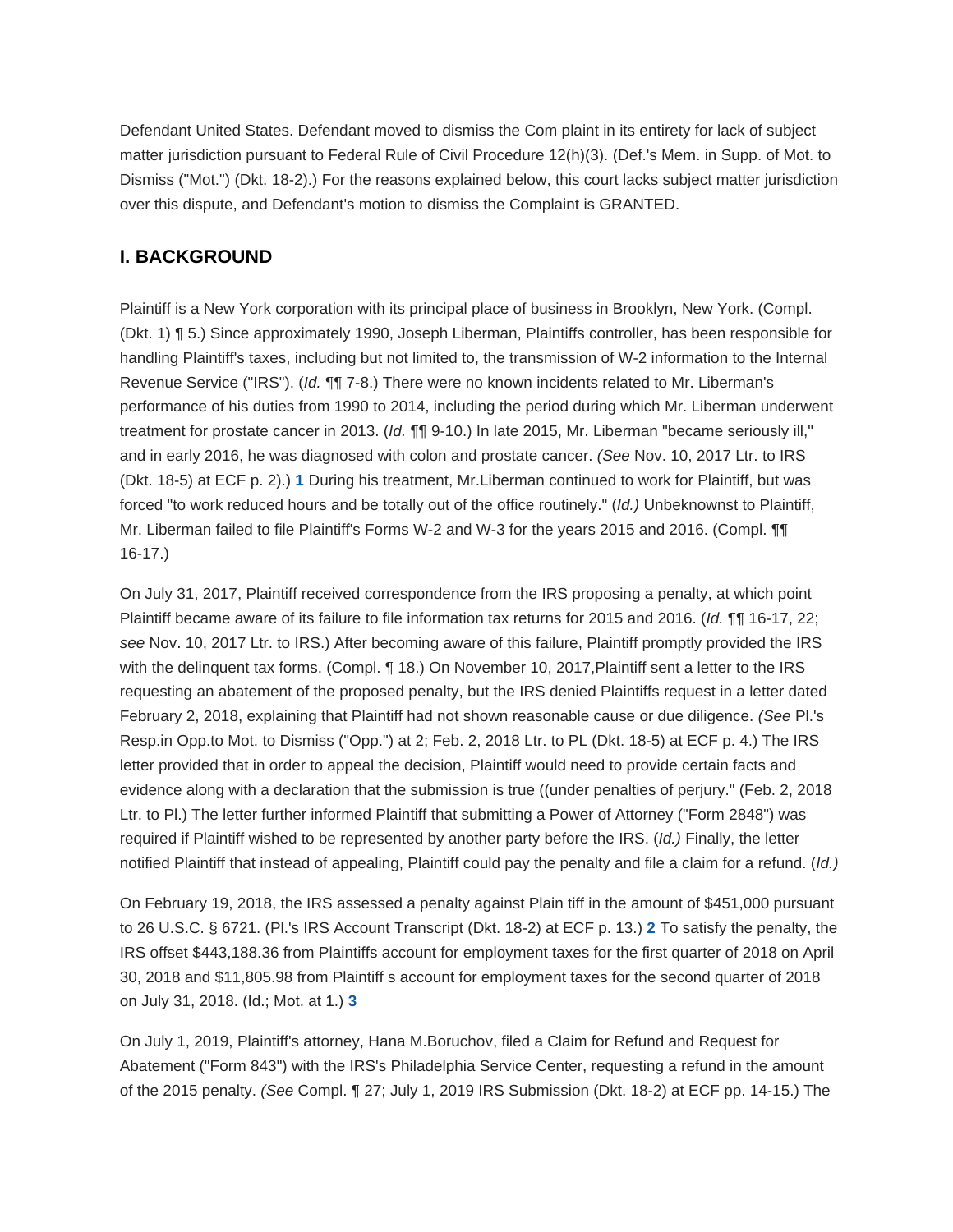Form 843 was signed on July 1, 2018 by Ms. Boruchov as Plaintiff's "return preparer" in the section designated "Paid Preparer Use Only." The signature line in this section does not state that it is "under penalties of perjury." (See July 1, 2019 IRS Submission at ECF p. 15) The accompanying Form 2848 was signed by one of Plaintiffs employees on January 14, 2019, but it does not specifically authorize representation with respect to Form 843. (Id. at ECF p. 18.) Further, the employee did not check two boxes that would have authorized Ms. Burochov to sign both a Form 843 and file tax returns on behalf of the Plaintiff. (See id. at ECF pp. 16-18.) **[4](#page-11-3)**

<span id="page-2-0"></span>The IRS has not yet responded to the merits of Plaintiff's Form 843. (See Mot. at 4; 2019-21 Ltrs. to Pl. (Dkt. 18-5) at ECF pp. 8-12.) Instead, on December 18, 2019 and February 12, 2020, the IRS notified Plaintiff that the IRS had not "completed all the pro cessing necessary for a complete response," and that it would contact Plaintiff again within 60 days. (See Compl. ¶ 28; 2019-21 Ltrs. to Pl. at ECF pp. 8-9.) After Plaintiff initiated this suit, the IRS sent nearly identical letters on October 7, 2020, January 21, 2021, and March 17, 2021. (2019-21 Ltrs. to Pl. at ECF pp. 10-12.)

On July 8, 2020, Plaintiff filed its Complaint pursuant to 26 U.S.C. § 7422, seeking a refund of the 2015 penalty in the amount of \$454,994.34 plus prejudgment and post-judgment interest. (See Compl. 11 32, 35). On December 10, 2020, Plaintiff filed an amended Form 843, which was signed by Plaintiff s authorized representative under penalties of perjury. (See Opp. at 3 & Ex. D.)

#### **II. LEGAL STANDARD**

<span id="page-2-1"></span>"It is axiomatic that federal courts are courts of limited jurisdiction and may not decide cases over which they lack subject matter jurisdiction. " Lyndonville Sav. Bank & Tr. v. Lussier, 211 F.3d 697, 700 (2d Cir. 2000). **[5](#page-11-4)** Rule 12(h)(3) of the Federal Rules of Civil Procedure provides that a court must dismiss an action at any point if it determines that it lacks subject matter jurisdiction.

#### **A. Sovereign Immunity**

In suits against the United States, sovereign immunity operates as a limitation on subject matter jurisdiction. The doctrine of sovereign immunity provides that the United States may not be sued in the absence of its consent, and "the existence of consent is a prerequisite for jurisdiction. " Roberts v. I.R.S. ,  $\boxed{\equiv}$  468 F. Supp. 2d 644, 649 [99 AFTR 2d 2007-405] (S.D.N.Y. 2006), aff'd ,  $\boxed{\equiv}$  297 F. App'x 63 [102 AFTR 2d 2008-6790] (2d Cir. 2008).

Thus, "plaintiff bears the burden of establishing that [plaintiffs] claims fall within an applicable waiver" of sovereign immunity. Makarova v. United States, 201F.3d 110, 113 (2d Cir. 2000). Under 28 U.S.C. § 1346(a)(l), taxpayers are permitted to bring lawsuits in district courts for refunds against the United States. Flora v. United States, <sub>2</sub> 362 U.S. 145, 148-49 [5 AFTR 2d 1046] (1960). However, "[d]espite its spacious terms,  $\frac{1}{\sqrt{2}}$  § 1346(a) (1) must be read in conformity with other statutory provisions which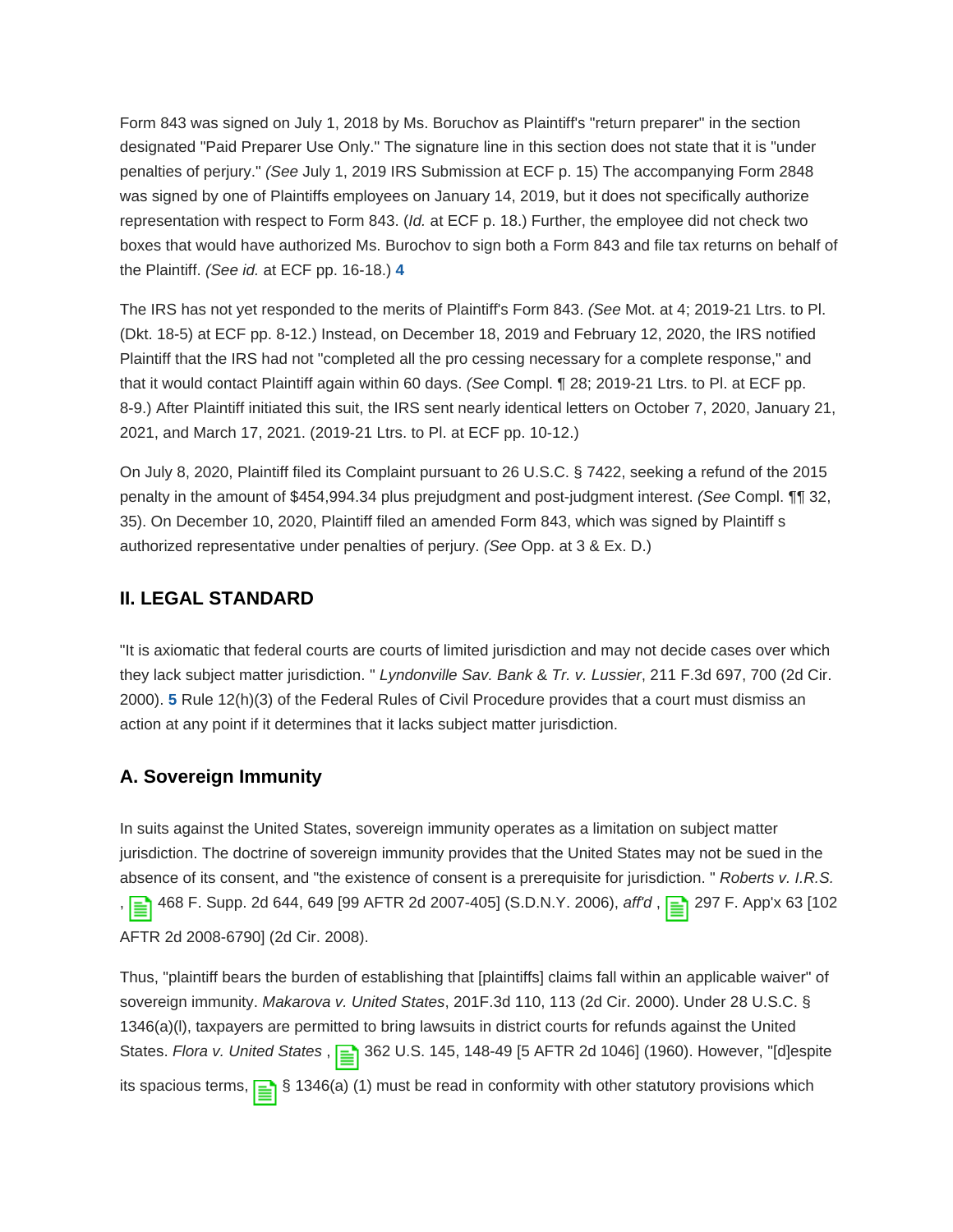qualify a taxpayer's right to bring a refund suit upon compliance with certain conditions." United States v. Dalm, 2 494 U.S. 596, 601 [65 AFTR 2d 90-1210] (1990).

There are two principal statutory limitations on a taxpayer's ability to file a refund suit under

1346(a) (1). First, under 18 U.S.C. § 7422(a), a taxpayer may not file suit ((until a claim for refund or credit has been duly filed with the Secretary, according to the provisions of law in that regard, and the regulations of the Secretary established in pursuance thereof." See United States v. Williams,  $\equiv$  514

U.S. 527 [75 AFTR 2d 95-1805],533 &n.5 (1995) (emphasis added). Second, taxpayers may not file suit "before the expiration of 6 months from the date of filing the claim." 26 U.S.C. § 6532(a)(l).

### **B. Consideration of Evidence**

Courts in the Second Circuit have distinguished between facial and fact-based motions to dismiss for lack of subject matter jurisdiction. See Carter v. Health Port Techs., LLC, 822 F.3d 47, 56-57 (2d Cir. 2016). A facial motion is "based solely on the allegations of the complaint or the complaint and exhibits attached to it," whereas a fact-based motion "proffer[s] evidence beyond the Pleading." Id. On a facial motion, "[t]he task of the district court is to determine whether the Pleading alleges facts that affirmatively and plausibly suggest that the plaintiff has standing to sue."  $Id$  . at 56. On a fact-based motion, "[i]f the defendant's evidence exposes a potential jurisdictional defect, the plaintiffs will need to come forward with evidence of their own, though they are en titled to rely on the allegations in the Pleading if the evidence proffered by the defendant . ..does not contradict plausible allegations that are themselves sufficient to show standing." Med Plus, Inc. v. Am. Casualty Co. of Reading, PA, No. 16-CV-2985 (NGG) (JO), 2017 WL 3393824, at \*4 (E.D.N.Y. Aug. 4, 2017). Where the moving party's "extrinsic evidence ...is material and controverted," Carter, 822 F.3d at 57, "the court will analyse Defendant's Rule 12(b)(l) motion as a factual attack on jurisdiction, to be assessed based on all material evidence." MedPlus Inc., 2017 WL 3393824, at \* 4; see also Citizens for Resp. & Ethics in Wash. v. Trump, 953 F.3d 178, 185 n.5 (2d Cir. 2019) (noting that the court will consider "expert affidavits submitted in response to Defendant's fact-based motion to dismiss").

The Complaint alleged a timely and duly filed Form 843, as required to secure jurisdiction under 26 U.S.C. § 7422(a). (Compl. ¶¶ 27, 32-34.) However, Defendant's motion to dismiss, which attached a copy of Plaintiffs Form 843, exposed a potential jurisdictional defect: Plaintiff's submission to the IRS had not in fact been duly filed. Thus, this court will consider the evidence proffered in the parties' briefing in addition to the Complaint to decide the motion.

Accordingly, to survive this motion to dismiss, Plaintiff bears the burden of "proving by a preponderance of the evidence that subject matter jurisdiction exists," Katz v. Donna Karan Co., L.L.C., 872 F.3d 114, 120 (2d Cir. 2017), specifically that Plaintiff "duly filed" a claim for a refund with the IRS at least six months prior to filing this action.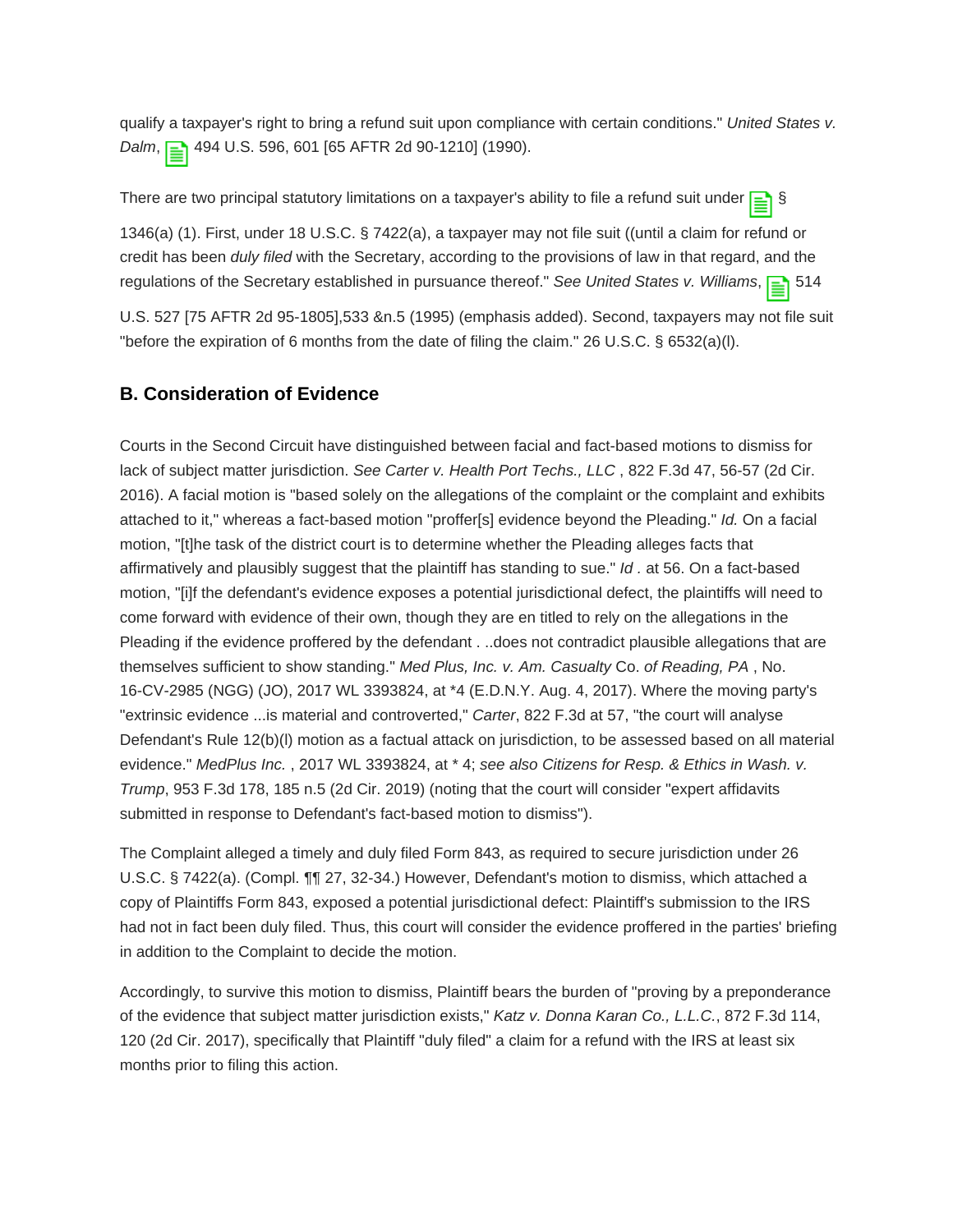#### **III. DISCUSSION**

Defendant alleges that Plaintiff did not comply with  $\equiv$  § 7422(a)'s requirement that a claim for refund

be duly filed with the IRS and thus there was no waiver of Defendant's sovereign immunity. Plaintiff responds that (i) the amended Form 843 cures the previous procedural defect; (ii) the court has jurisdiction based on the informal claim doctrine; and (iii) dismissing the complaint would frustrate efficient judicial administration. In response, Defendant contends that (i) the amended Form 843 does not cure the previous defects; and (ii) the informal claim doctrine is inapplicable, as it applies to issues of timeliness, not validity.

#### **A. Validity of Plaintiff s Original Submission**

Prior to filing a suit for the recovery of "erroneously or unlawfully assessed" taxes, a "taxpayer must comply with the tax refund scheme established in the Code." United States v. Clintwood Elkhorn Min. Co., 553 U.S. 14 (2008). The fundamental requirement is that the refund claim was first "duly filed" with the IRS. Id. at 8. The Treasury Regulations and case law further elucidate on what constitutes a "duly filed" refund claim.

The claim must "set forth in detail each ground upon which a credit or refund is claimed and facts sufficient to apprise the Commissioner of the exact basis thereof," and this "statement of the grounds and facts must be verified by a written declaration that it was made under the penalties of perjury." 26 C.F.R. § 301.6402-2(b) (1) (emphasis added). This regulation makes clear that a claim without a sufficient statement of grounds and facts "will not be considered for any purpose as a claim for refund or credit." Id. In addition, "the claim for refund required by  $\equiv$  \$ 7422(a) must be filed by the taxpayer

claiming such refund." Hartwick Coll. v. United States, <sub>1</sub><sup>1</sup>801 F.2d 608, 612 [58 AFTR 2d 86-5846] (2d

Cir. 1986) (citing 26 C.F.R. § 301.6402-2(a)(l)). However, the regulations permit an agent to file the refund on a taxpayer's behalf. Id. In cases where the agent did not file the taxpayer's tax returns in the first instance, "a power of attorney must accompany the claim." 26 C.F.R. § 301.6402-2(e).

Plaintiff's original submission allegedly contains two primary defects. First, Form 843was not signed "under penalties of perjury" as required by Treasury Regulations. Second, even if Ms. Boruchov, the attorney who signed the Form 843 as the preparer had signed under penalties of perjury, she was not authorized to represent the Plaintiff because Form 2848 also contained several deficiencies. Courts that have considered similar defects have found that they are fatal to the submission of a "duly filed" Form 843 and thus insufficient to confer jurisdiction.

#### **1. Form 843**

Courts that have considered the "penalties of perjury" requirement have consistently reiterated that it is a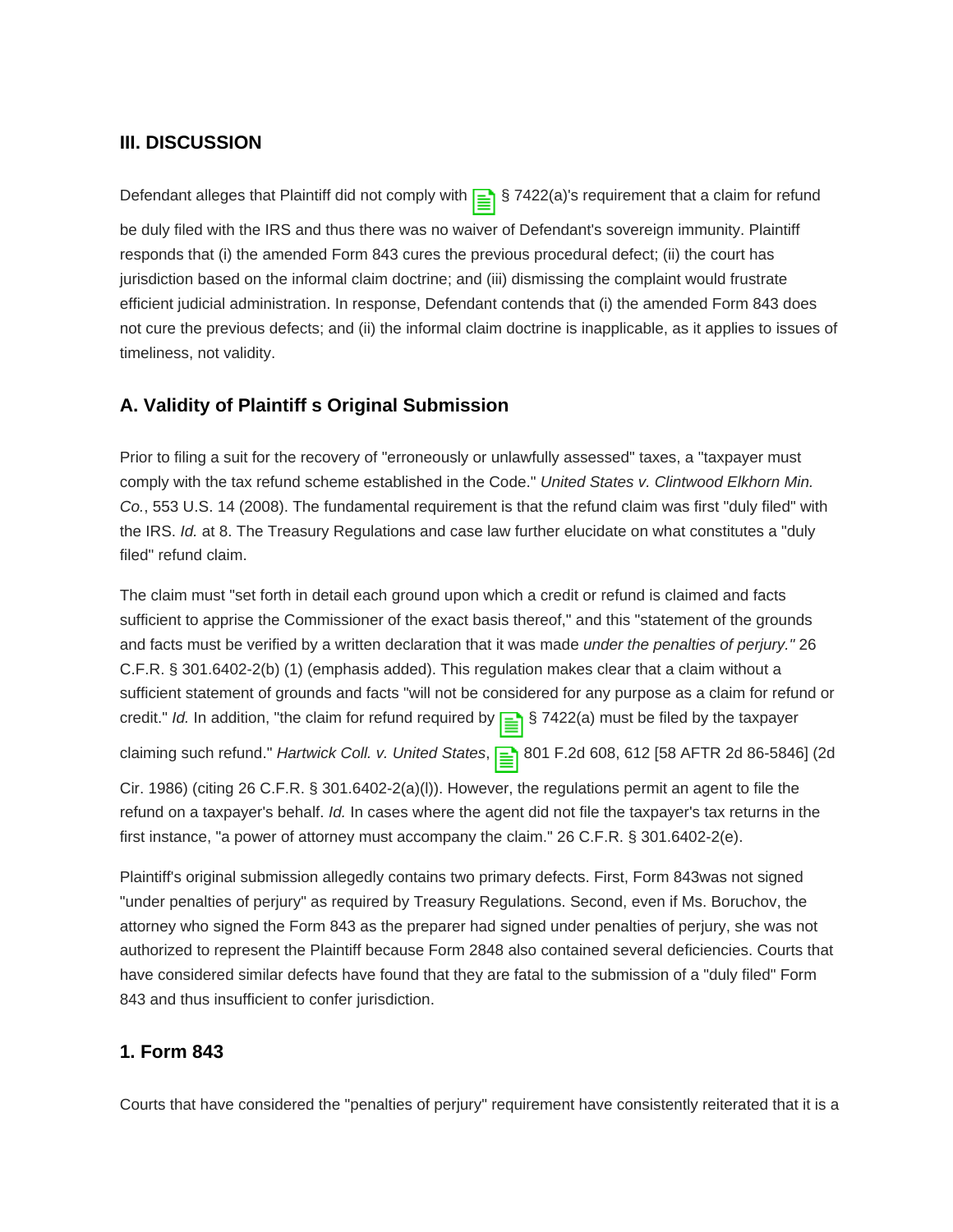required component of a tax refund request under the Treasury Regulations. See) e.g., Dubay v. Scott, No. 98-CV-0029 (DJS), 1998 WL 1035439, at \*3 (D. Conn. Sept. 30, 1998); Bartley v. United States, No. 95-CV-404 (RWW) | 1995 WL 835398 [77 AFTR 2d 96-798], at \*2 (E.D. Wis. Dec. 20, 1995) (signing

a refund "under penalty of perjury" is one of " several requirements imposed by statute and regulation"); Howell v. Comm'r, T.C. Summ. Op. 2015-45, at \*3 (2015) (noting that Form 843 "requires the applicant's signature under penalties of perjury''). This requirement stems from the IRS's need to "enforce directly against a rogue taxpayer." Dixon v. United States, 1147 Fed. Cl 469, 476 [125 AFTR 2d 2020-986]

n.5 (Fed. CL 2020); cf. Borgeson v. United States, <sub>1</sub><sup>1</sup>/<sub>2</sub>757 F.2d 1071, 1073 [55 AFTR 2d 85-1120]

(10th Cir. 1985) ('1'he perjury charge based on a false return has been deemed one of the principal sanctions available to assure that honest returns are filed.").

In cases where taxpayers have failed to sign Form 843 under penalties of perjury, courts have found that the submission was not valid and thus does not confer subject matter jurisdiction. See, e.g., Anuforo v. Comm'r, No. 05-CR-2156 (JRT) (FLN),  $\boxed{\equiv}$  2007 WL 2695805 [100 AFTR 2d 2007-6680], at \*3 (D.

Minn. Sept. 10, 2007) ("[U]nsigned Forms 843 are not valid claim forms" and thus "cannot satisfy the jurisdictional prerequisite"); Overton v. United States,  $\boxed{\equiv}$  48 F. App'x 295, 300 [90 AFTR 2d 2002-6608]

(10th Cir. 2002) (affirming dismissal for lack of subject matter jurisdiction where "refund claim was not verified by a written declaration that it [was] made under the penalties of perjury'').

Similarly, where an attorney has filed Form 843 on behalf of a taxpayer, courts have maintained that Form 843 must be signed under penalties of perjury. In Trackhter v. United States, tax payer's counsel executed Form 843 and attached Form 2848. No. 20-CV-02282 (SI), 2020 WL 3971621 [126 AFTR

2d 2020-5271], at \*2 (N.D. Cal. July 14, 2020). However, like Ms.Boruchov, the attorney did not sign under penalties of perjury, which the court referred to as a "critical omission." Id. The court was clear that "[t]he power of attorney form does not fulfill the penalty of perjury requirement." Id. Similarly, in Giacchi v. U.S. Dep't of Treasury, the court concluded that Form 843 was invalid where "the attached letter from [Plaintiffs] counsel include[d] a description of the potential grounds for a refund," but was not "verified by a written declaration that is made under the penalties of perjury." No. 18-CV-2332 (EGS),  $\Box$  2019 WL

398931 [123 AFTR 2d 2019-588], at \*7 (E.D. Pa. Jan. 31, 2019). This conforms with the way that courts have approached other tax forms, such as tax returns. See Gregory v. United States, 149 Fed. Cl. 719, 724 (Fed. Cl. 2020) (''The regulations allow for a person other than the taxpayer to sign under penalties of perjury only if a valid Form 2848 accompanies the return."); Dixon, 147 Fed. Cl. at 475 (finding a lack of subject matter jurisdiction where "refund claims did not comply with the IRS's requirements that every tax return be signed under penalties of perjury by either the taxpayer or his agent").

The Treasury Regulations are clear about the requirement that Form 843 is filed under penalties of perjury. The court sees no reason why that requirement should differ where an attorney signs Form 843 on behalf of a taxpayer. Here, neither Plaintiff nor Plaintiffs attorney signed the Form 843 under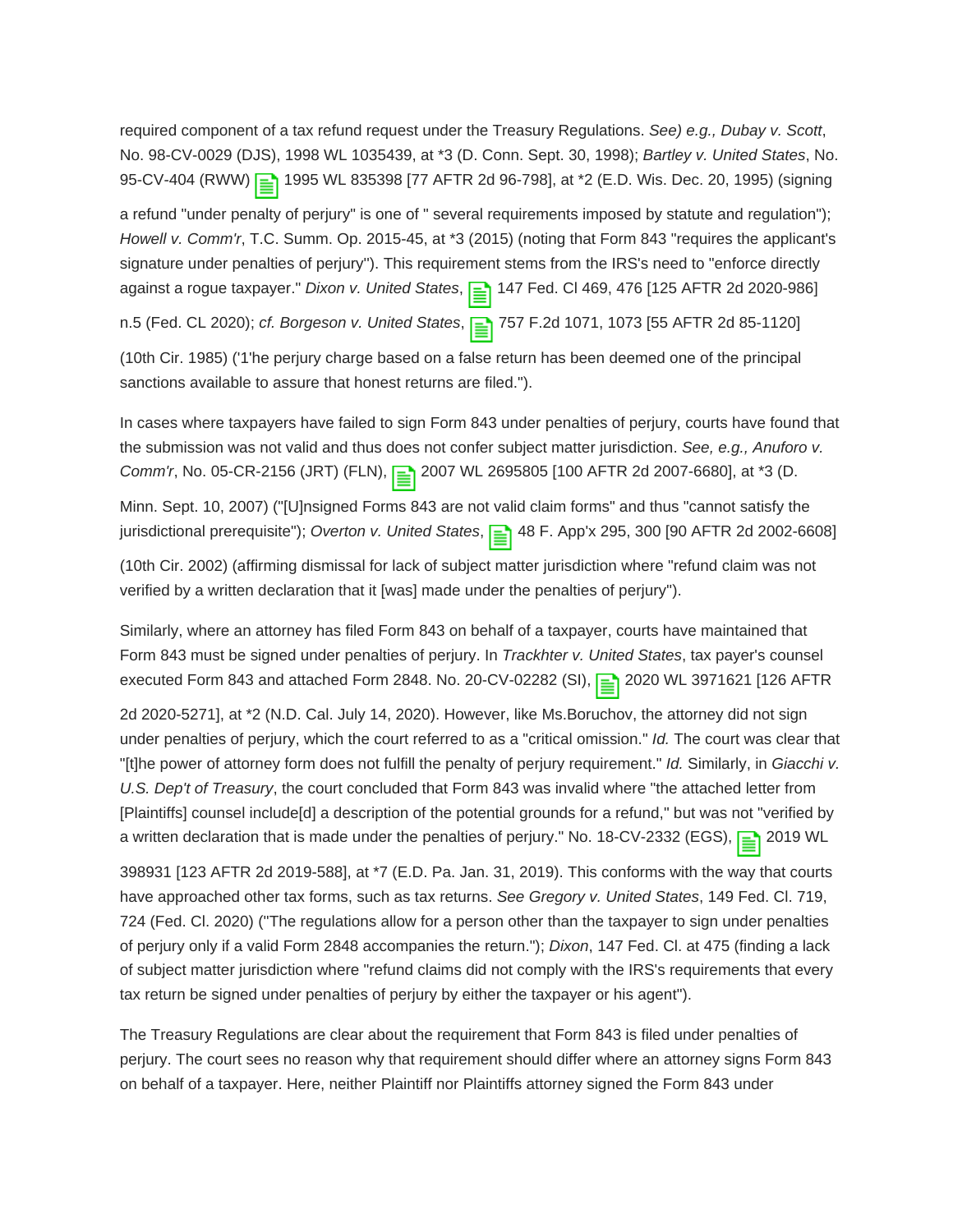penalties of perjury. Thus, Plaintiffs original Form 843 was not "duly filed."

#### **2. Form 2848**

Even if Plaintiff's attorney had properly executed Form 843 under penalties of perjury, Defendant alleges that due to several deficiencies in Form 2848, the form did not vest counsel with authority to sign Form 843 on Plaintiff's behalf.

The Treasury Regulations provide that a Form 843 prepared by an attorney must be accompanied by Form 2848. See 26 C.F.R. § 301.6402-2(e). Further, courts have found that the omission of a valid Form 2848 is fatal to a claim for a refund submitted by counsel. Favell v. United States,  $\equiv$  22 Cl. Ct. 571,

577-78 [67 AFTR 2d 91-581] (Fed. Cl. 1991) (dismissing claim based on "failure to file valid powers of attorney"); Rewwer v. United States, No. 20-CV-495 (MRB),  $\boxed{\equiv}$  2022 WL 203508 [129 AFTR 2d

2022-453], at \*3 (S.D. Ohio Jan. 24, 2022) (referring to the failure to attach Form 2848 as a "deficiency'').

Defendant alleges three deficiencies in Plaintiff's Form 2848. First, Form 2848 "does not specifically authorize Ms. Boruchov or any other representative to file a claim for refund or to represent plaintiff before the IRS with respect to a Form 843." (Mot. at 2.) Second, the form "does not check the box on Part I, line 4 for a one-time specific use power of attorney." (Id.) Third, the form "does not check the box on Part I, line 5, that, if checked, would indicate that Ms. Boruchov or any other representative was authorized to sign returns on the plaintiffs behalf." (Id. at 2-3.)

Courts tend to require strict compliance with the requirements of Form 2848. In Wilson v. United States, a case with nearly identical facts as here, plaintiffs attorney signed Form 843 on behalf of the taxpayer in the "Paid Preparer Use" section of a Form 843 and left the "under penalties of perjury" signature line blank. No. 18-CV-408 (RHH), 2019 WL 988600 [123 AFTR 2d 2019-875], at \*1 (Fed. CL Feb. 27,

<span id="page-6-0"></span>2019). **[6](#page-12-0)** Plaintiff's Form 2848 also stated that the attorney was "authorized to perform acts regarding the following tax matters: income tax (Form 1040), civil penalties (Forms 3520 and 3520-A), and matters relating to foreign banks and financial account reports." *Id.* at \*2. The court found that the Form 2848 was invalid because "Plaintiff has not demonstrated by a preponderance of the evidence that Form 2848 is a broad authorization that ex tends to the signing of a claim for refund."  $Id$  . at 5. Similarly, in Dixon, the Court of Federal Claims found that plaintiffs attorney's failure to check the box to authorize a representative to "sign a return" in Part I, Line Sa of Form 2848 rendered it invalid. 147 Fed. Cl. at 472, 475. While the Form 2848 in Dixon was attached to a tax return, rather than a refund claim, which is specifically enumerated in one of the checkboxes in Line Sa, both documents must be signed under penalties of perjury and are likely beyond the scope of the acts explicitly authorized by the form, which are "agreements, consents, or similar documents."

Here, Plaintiff's Form 2848 provides that it covers civil penalties related to Forms 1099, W-2, and W-3,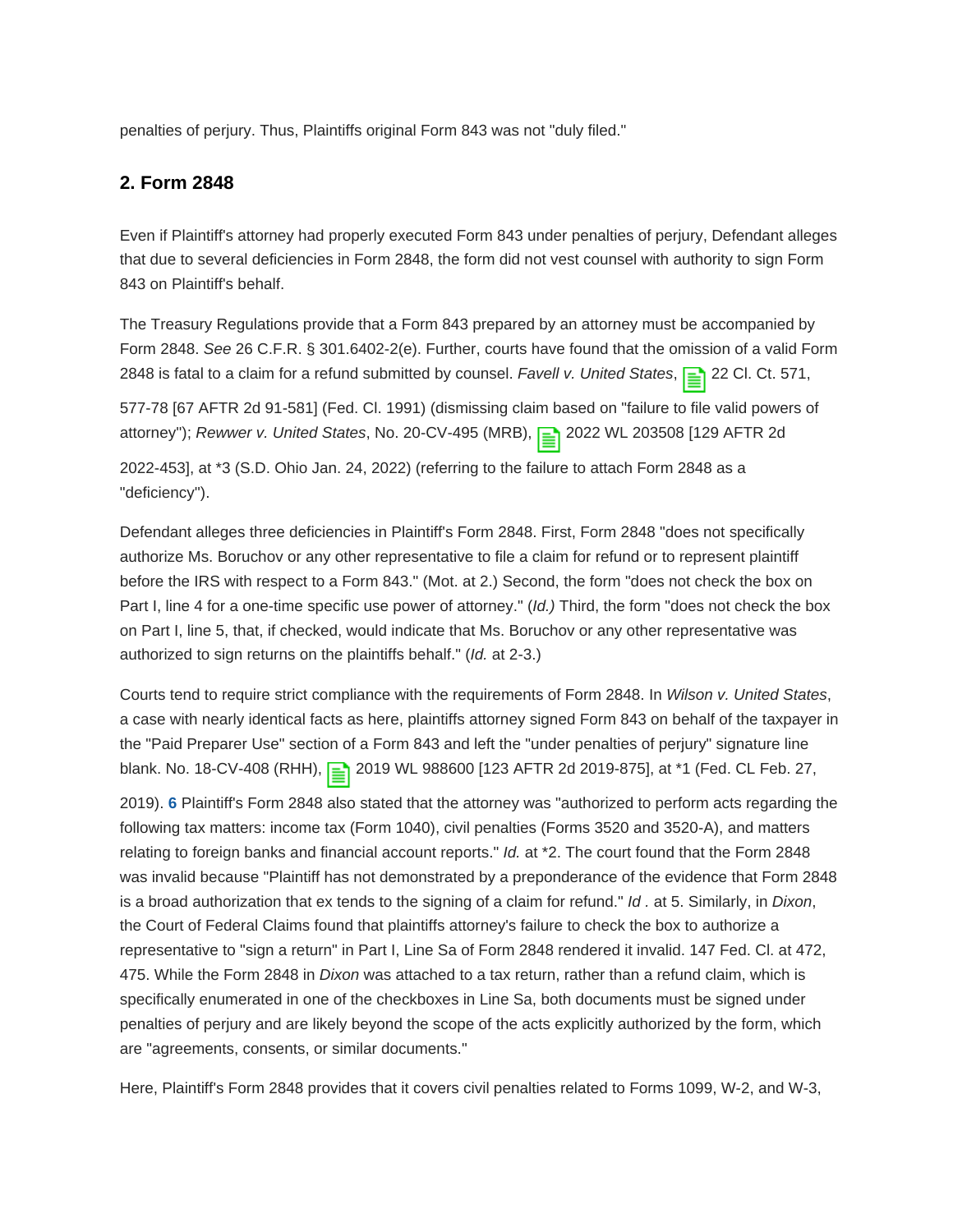but does not include specific authorization to file Form 843. Given the lack of specific authorization, the court finds that Plaintiff's Form 2848 could not authorize Plaintiff s attorney to file a refund claim on Plaintiff's behalf.

#### **B. Alternative Jurisdictional Bases**

<span id="page-7-0"></span>Although Plaintiff alleged in the Complaint that it had duly filed Form 843 as required by 26 U.S.C. § 7422(a), in response to this motion, Plaintiff concedes that the claim was not signed under penalties of perjury. (See Opp. at 2.) Instead, Plaintiff offers two alternative bases for this court's jurisdiction over the tax refund claim. First, the claim is still valid under the informal notice doc trine, **[7](#page-12-1)** and second, the amended claim relates back to the original claim, in effect, curing the original claim.

#### **1. Informal Notice Doctrine Based on the November 10, 2017 Letter**

Defendant argues that notwithstanding any alleged deficiencies in the original Form 843, this court has jurisdiction pursuant to the informal claim doctrine. In United States v. Kales, the Supreme Court recognized the informal claim doctrine:

[A] notice fairly advising the Commissioner of the nature of the taxpayer's claim, which the Commissioner could reject because too general or because it does not comply with formal re quirements of the statute and regulations, will nevertheless be treated as a claim where formal defects and lack of specificity have been remedied by amendment filed after the lapse of the statutory period .

314 U.S. 186, 194 [27 AFTR 309] (1941) (emphasis added). Since Kales, "[t]he Supreme Court and lower courts have consistently held that an informal claim is sufficient to satisfy the statutory prerequisite of ... **see 5 1422(a).**" United States v. Forma, <sub>see</sub> 42 F.3d 759, 767 [75 AFTR 2d 95-315] n.13 (2d Cir. 1994). There are three components of an informal claim for a refund: (1) "provide the IRS notice of the taxpayer's claim to a refund"; (2) "describe the legal and factual basis for the refund"; and (3) "have a written component." AmBase Corp. v. United States, 731F.3d 109, 118 (2d Cir. 2013). **[8](#page-12-2)**

<span id="page-7-1"></span>Plaintiff asserts that the November 10, 2017 letter to the IRS meets these three criteria without further explanation. (Opp. at 4.) The November 2017 letter requests that "due to the extenuating circumstances ... the penalties for the late filing be removed."(Nov. 10,2017Ltr. to IRS.) The letter, submitted prior to the assessment of the penalty on February 19, 2018, requests the abatement of an unpaid penalty, not a refund. United States v. Factors' & Fin. Co., 288 U.S. 89, 92 [11 AFTR 1125] (1933). Courts have strictly construed the requirement that an informal claim put the IRS on notice that a *refund* is sought. See, e.g., Simon v. Doe, <sub>E</sub> 463 F. Supp. 2d 466, 469-70 [98 AFTR 2d 2006-8039] (S.D.N.Y. 2006)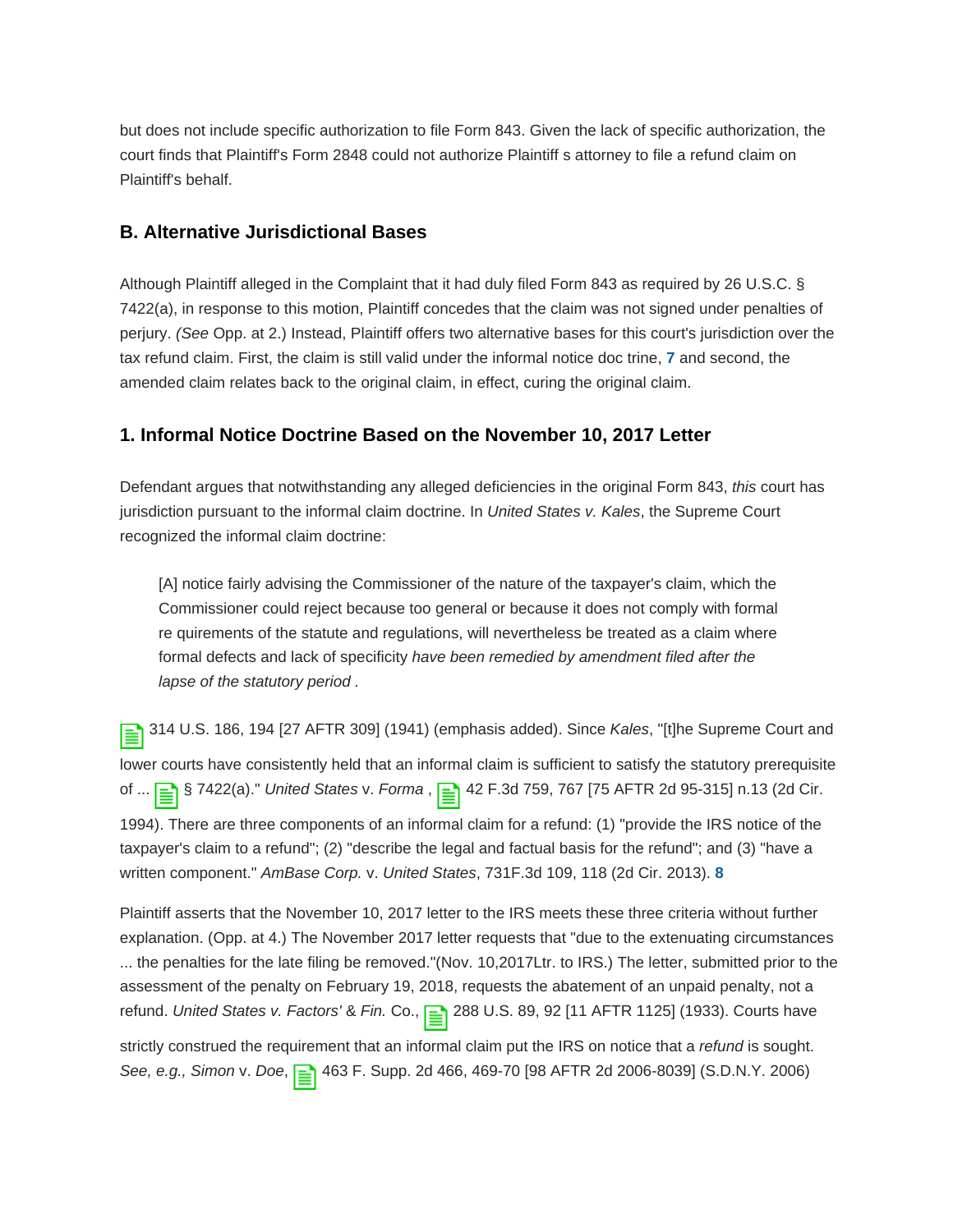(finding that where plaintiffs "accountant wrote only to request an abatement of penalties, which [plaintiff] had not paid at that time," the IRS did not have informal notice that plaintiff sought a refund); UKP Holdings, Inc. v. United States, No. 15-CV-6431 (RJD) (RLM), 2018 WL 1701918 [121 AFTR 2d

2018-1370], at \*6 (E.D.N.Y. Apr. 6, 2018) ("It is not enough that the IRS has information from which it might deduce that the taxpayer is entitled to, or might desire, a refund."); Meuli v. United States, No. 11-CV-1044 (RDR), 2011WL 2650355, at \*4 n.2 (D. Kan. July 6, 2011) ("The word 'refund' is never mentioned in the letter. The court does not consider this a formal or informal refund claim."); Hollie v. Comm'r,  $\boxed{\equiv}$  73 T.C. 1198, 1214 (T.C. 1980) C'[O]n its face, the protest fails to satisfy the most basic

requirement of a claim-advising the Commissioner that a refund is being sought.").

Consistent with this strict requirement, courts within the Second Circuit have found informal communications to constitute informal claims only where the communication clearly conveyed that a refund was sought. See, e.g., McMillan v. I.R.S., No. 09-CV-577 (JG) (LB), **[</u>≥]** 2010 WL 3804895 [106

AFTR 2d 2010-6503], at \*1 (E.D.N.Y. Sept. 23, 2010) ("Although [plaintiff] did not use the word 'refund,' the only reasonable construction of his letter is as a request for refunds."); Weisman v. Comm'r,  $\boxed{\equiv}$  103

F. Supp. 2d 621, 628 [87 AFTR 2d 2001-1897] (E.D.N.Y. 2000) (holding that a cover letter and 1040 that "referenced the 1990 tax year and indicated that a refund was due" constituted an in formal claim); Porto v. Seltzman, No. 89-CV-7945 (JFK), 1990 WL 26293 [71A AFTR 2d 93-4897], at \*3 (S.D.N.Y. Mar.

5, 1990) ("Although his statement . ..does not specify with clarity his reasons for challenging the penalties, it does communicate to the IRS that a right is being asserted with respect to an overpayment of tax."). Here, Plaintiff's letter request did not contain a request for a refund; indeed, at this point, there was no refund to request. Accordingly, the November 10, 2017 letter cannot be considered an informal claim for a refund.

Even if the court were to construe the November 10, 2017 letter as an informal claim for a refund rather than as a request for abatement, filing an informal claim is not a substitute for a valid claim. Instead, it "arrest[s] the running of the statute of limitations," UKP Holdings, Inc.,  $\boxed{\equiv}$  2018 WL 1701918 [121]

AFTR 2d 2018-1370], at \*4, by "allow[ing] certain less formal written claims to constitute notice within the statute of limitations." Magnone v. United States,  $\equiv$  733 F. Supp. 613, 618 [71A AFTR 2d 93-4870]

<span id="page-8-0"></span>(S.D.N.Y. 1089). **[9](#page-12-3)** For example, in McMillan , the court held that taxpayer's letter sent before the statutory period had lapsed was an informal claim, which protected the formal claim filed after the statute of limitations had run.  $\boxed{\equiv}$  2010 WL 3804895 [106 AFTR 2d 2010-6503], at \*1. Similarly, in Gallo v. U.S.

Dep't of Treasury, the court held that plaintiffs letter to the IRS "can be viewed as an informal claim," but there was no subject matter jurisdiction because "[p]laintiff has not perfected his informal refund claim." 950 F. Supp 1246, 1249-50 [80 AFTR 2d 97-7887] (S.D.N.Y. 1997).

A taxpayer is required to file a refund claim within two years from the time the penalty was paid. See 26 U.S.C. §§ 6511(a), 6671(a) & 6721. Here, the alleged informal claim was filed November 10, 2017, and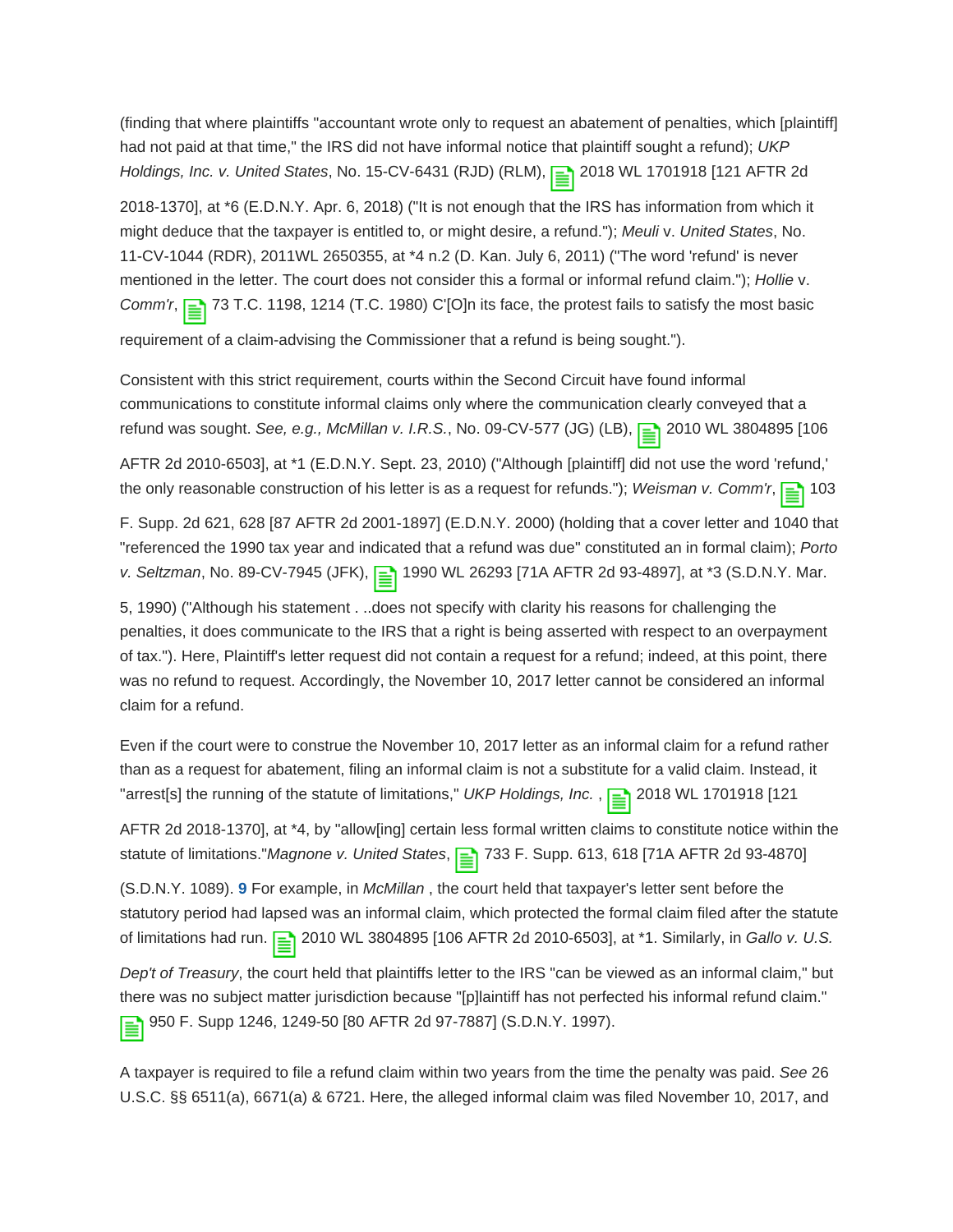the penalty was fully paid as of July 31, 2018. Thus, the statute of limitations terminated on July 31, 2020. On December 10, 2020, Plaintiff submitted its amended Form 843. Assuming the validity of the amended Form 843, ordinarily, this would perfect Plaintiff's informal claim under the Informal claim doctrine. However, the challenge in this case is that the amended Form 843 was filed after Plaintiff initiated the instant litigation on July 8, 2020. And once a claim is filed in federal court, the IRS's jurisdiction terminates. See Computervision Corp. v. United States,  $\equiv$  445 F.3d 1355, 1372 [97 AFTR

<span id="page-9-0"></span>2d 2006-2074] (Fed. Cir. 2006); **[10](#page-12-4)** Hall v. United States, 148 Fed. Cl. 371, 379 [125 AFTR 2d

2020-1849] (Fed. Cl. 2020) (holding "[t]his suit was brought before the [informal] claim was perfected, and termination of the IRS's jurisdiction precludes any future attempt to do so"); BNSF Ry. Co. v. United States, 2145 F.3d 774, 785 [113 AFTR 2d 2014-1318] (5th Cir. 2014) ("[W]here courts have applied

the informal claim doctrine, 'the taxpayers followed their informal submissions with proper formal claims before initiating litigation."' (quoting Greene-Thapedi v. United States,  $\equiv$  549 F.3d 530, 533 [102 AFTR

2d 2008-7196] (7th Cir. 2008))); cf 5 U.S.C. § 901 ("Any case referred ! to ...defense in the courts, the function of decision whether and l. in what manner to prosecute, or to defend, or to compromise, or l to appeal, or to abandon prosecution or defense, now exercised I by any agency or officer, is transferred to the Department of Jus l tice.").

In a similar case, where the taxpayer filed an unsigned Form 843, filed a suit in federal court, and then submitted avalid Form 843, j the court found that "[t]he law does not confer subject matter jurisdiction ... when the suit is commenced prior to the filing of i valid Forms 843." Anuforo,  $\geq$  2007 WL 2695805

[100 AFTR 2d 2007-6680], at \*3. The same reasoning applies here. The November 10, 2017 letter did not notify the IRS that Plaintiff was requesting a refund; and even if it did, Plaintiff did not perfect its informal claim prior to filing this suit. Thus, the informal claim doctrine does not confer subject matter jurisdiction upon this court.

#### **2. Relation Back to the Original Form 843**

Plaintiff further contends that this court has jurisdiction since the amended Form 843 relates back to the original Form 843. At the time of the Complaint, six months had passed since the original Form 843 was filed in July 2019. Plaintiff reasons that because the amended Form 843 filed in December 2020 relates back to the original Form 843, the amended Form 843 necessarily fulfills the requirement that a taxpayer wait six months after filing a refund claim to file a lawsuit. Plaintiff asks this court to find that the amended Form 843 filed with the IRS after the Complaint retroactively vests jurisdiction in this court. **[11](#page-12-5)**

<span id="page-9-1"></span>However, none of the cases cited by Plaintiff deal with an original complaint lacking subject matter jurisdiction. Instead, Plaintiff's cited cases stand for the proposition that a plaintiff may amend a complaint only to the extent that the IRS or some other counterparty would have been on notice of the amendments based on the original complaint. For example, in a related case raised by Defendant, Joseph Lead Co. v. United States, the Second Circuit affirmed the district court's award of summary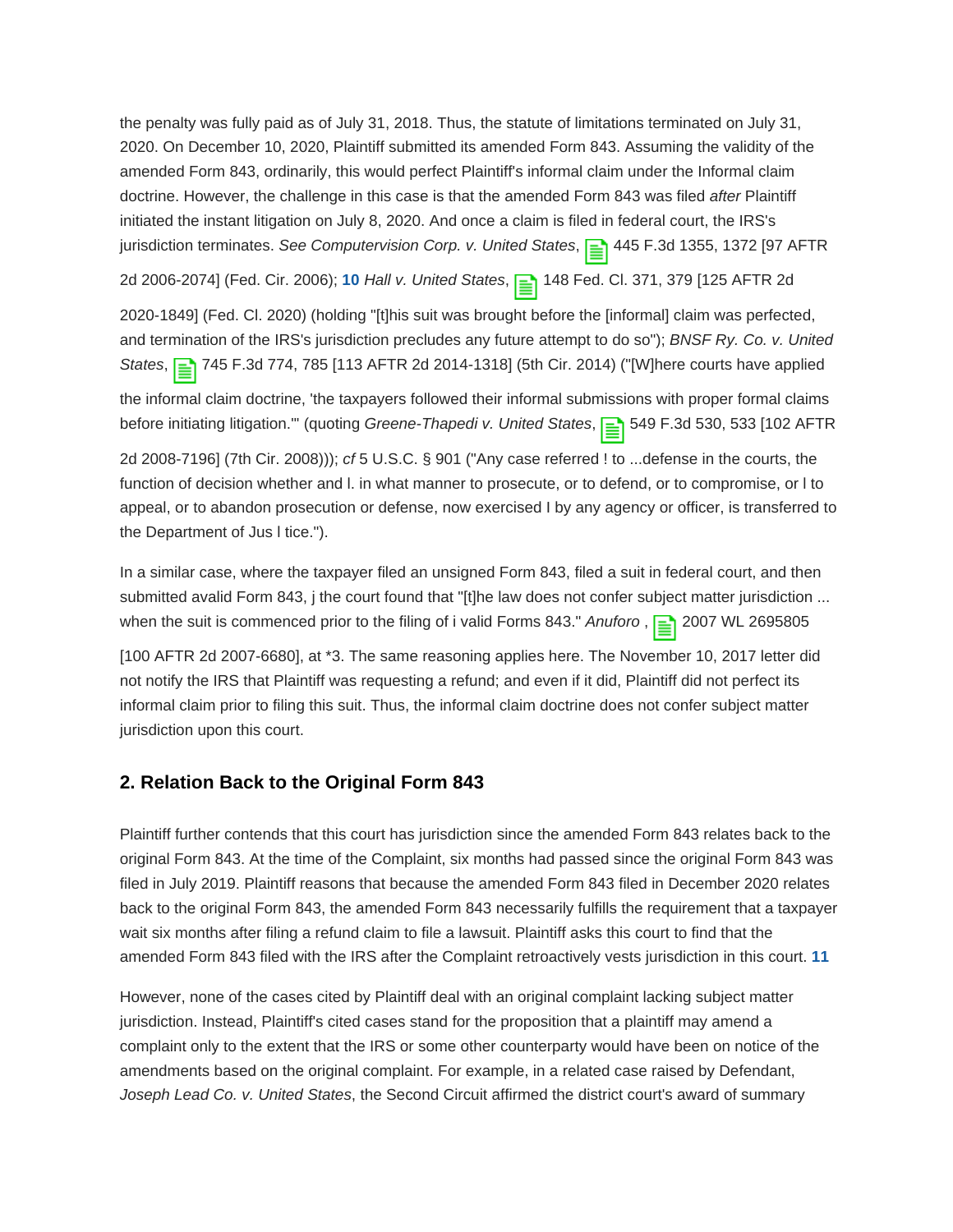judgment to the taxpayer where the taxpayer filed a refund claim and subsequently amended it after filing the lawsuit since "computation errors ...resulted in a substantial understatement of the basic figures." **190 F. Supp. 637, 639 [7 AFTR 2d 398] (S.D.N.Y. 1960), aff'd, <sup>299</sup> F.2d 348 [9 AFTR** 2d 710] (2d Cir. 1962). The court found that the amendment did not constitute a new claim since it did "not amount, under the rules of pleading in actions at law, to an alteration of the cause of action and would not require the Commissioner to make a new and different inquiry than that which he was called upon to make." Id. However, there was no question as to whether the original claim was duly filed such that subject matter jurisdiction was proper in federal court. Thus, the relation back doctrine allows for tolling of the statute of limitation for certain amendments where jurisdiction was originally proper; it does not retroactively vest courts with subject matter jurisdiction.

Furthermore, jurisdiction must exist at the time of the complaint, and a plaintiff is not permitted to amend his or her complaint in order "to create subject matter jurisdiction where none already exists over the original complaint." Hirsch v. Qingdao Orien Com. Equip. Co., Ltd., No. 12-CV-952 (RRM), 2015 WL 1014352, at \*13 n.25 (E.D.N.Y. Mar. 6, 2015); see also Pressroom Unions Printers League Income Sec. Fund v. Cont'l Assur. Co., 700 F.2d 889, 893 (2d Cir. 1983) (declining to "create jurisdiction retro actively where none existed"). Thus, even if Plaintiff's amended Form 843 did "relate back" to the original Form 843, it would not retroactively vest jurisdiction in this court.

#### **C. Judicial Efficiency**

Finally, Plaintiff contends that dismissing the Complaint would frustrate efficient judicial administration because Plaintiff could have filed a new case as early as June 2021, after six months had passed since the amended Form 843 filing in December 2020. But the IRS has the right to insist upon strict compliance with its regulations. See Gallo, 950 F. Supp at 1249 (citing Angelus Milling Co. v. Comm'r, 325 U.S. 293, 296 [33 AFTR 837] (1945)). As the Supreme Court explained in United States v. Felt

& Tarrant Mfg. Co., "[t]he necessity for filing a claim such as the statute requires is not dispensed with because the claim may be rejected."  $\boxed{\equiv}$  283 U.S. 269, 273 [9 AFTR 1416] (1931). Furthermore, "[t]he

law requires that the IRS be given an opportunity to rule on a claim for refund," which is precisely why "no claim may be reviewed in a court until the IRS has either denied the claim or failed to act for six months after the claim was [duly] filed. "Crocker v. United States, <sub>1</sub> 563 F. Supp 496, 500 [52 AFTR

2d 83-5265] n.3 (S.D.N.Y. 1983).

Federal Rule of Civil Procedure 12(h) (3) requires that a federal court dismiss a case that lacks subject matter jurisdiction, and this requirement is not trumped by considerations of judicial efficiency. Since it is "not within the judicial province to read out of the statute the requirement of its words," the court declines to find subject matter jurisdiction on the basis of judicial efficiency. Felt & Tarrant Mfg. Co., 283 U.S. at 273.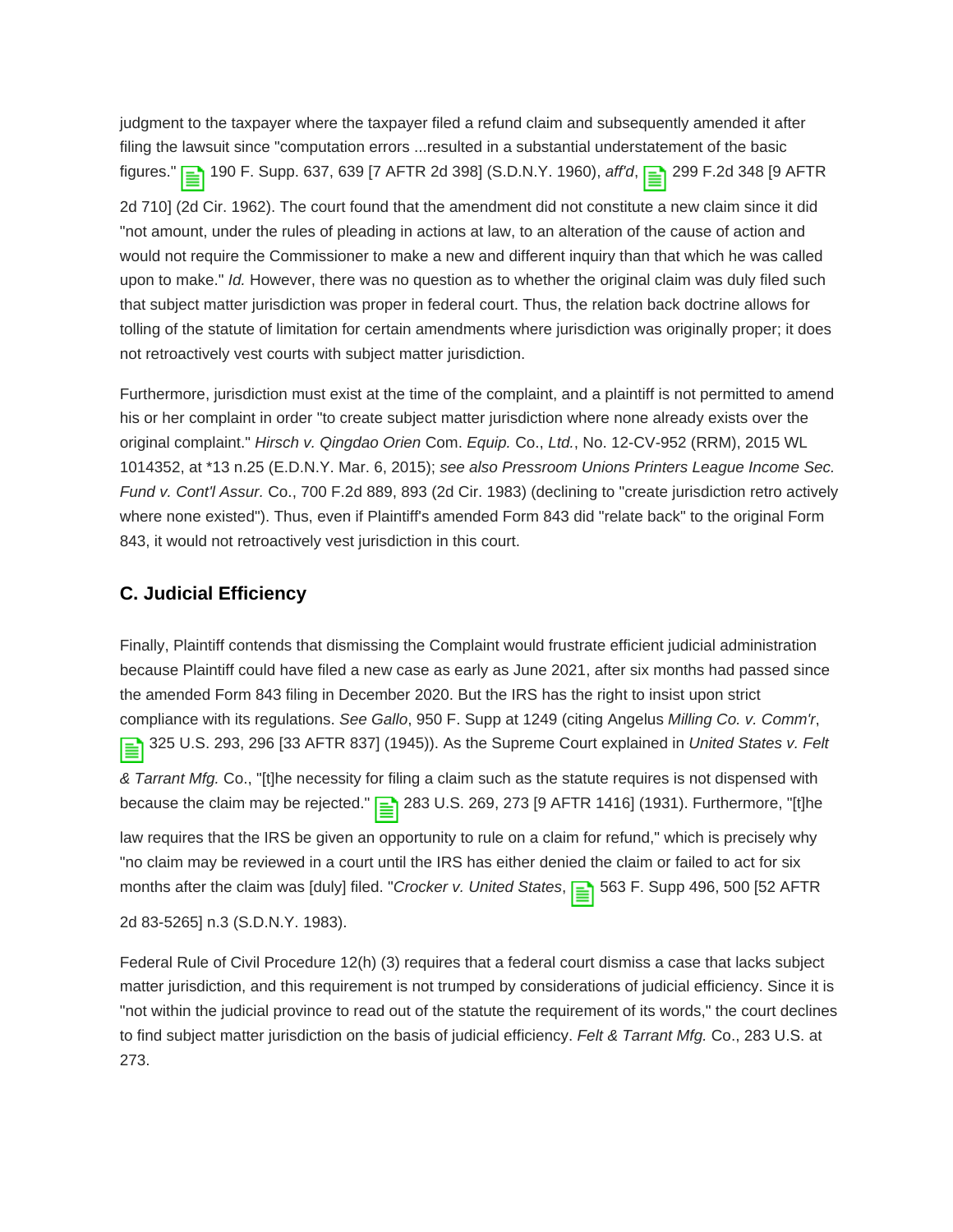#### **IV. CONCLUSION**

For the reasons explained above, all claims against Defendant are DISMISSED without prejudice.

SO ORDERED.

Dated: Brooklyn New York

March 7 2022

/s/NICHOLAS G. GARAUFIS

NICHOLAS G. GARAUFIS

United States District Judge.

<span id="page-11-0"></span>**[1](#page-1-0)** A court may consider "affidavits and other materials beyond the pleadings" to resolve a motion to dismiss for lack of subject matter jurisdiction. Gil v. Bernard & Yam, L.L.P., No. 17-CV-942 (NGG) (PK), 2018 WL 443339, at \*4 (E.D.N.Y. Jan. 16, 2018) (quoting J.S. ex rel. N.S. v. Attica Cent. Sch. , 386 F.3d 107, 110 (2d Cir. 2004)); see also Morrison v. Natl Australia Bank, 547 F.3d 167, 170 (2d Cir. 2008). Additionally, the court has determined that this is a fact-based motion for summary judgment, which warrants "consideration of evidence outside of the pleadings."See Amidax Trading Grp. v. S.W.I.F.T. SCRL, 671 F.3d 140, 145 (2d Cir. 2011); see also infra section II for further discussion.

<span id="page-11-1"></span>**[2](#page-1-1)** As Plaintiff notes in the Complaint, the IRS assessed a separate penalty against Plaintiff for the failure to file 2016 tax returns. (Compl. 19.) However, the IRS found that Plaintiff made a timely demonstration of reasonable cause and abated the penalty, so it is not in dispute.

<span id="page-11-2"></span>**[3](#page-1-2)** The total damages amount of \$454,944.34 includes a \$3,994.34 interest fee that was "charged for late payment" on top of the \$451,000 penalty. (See Pl.'s IRS Account Transcript.)

<span id="page-11-3"></span>**[4](#page-2-0)** The box on Part I, Line 4 of Form 2848 allows a taxpayer to grant "specific use" power of attorney, which is required to authorize a representative to sign Form 843 on behalf of a taxpayer, and Part I, Line 5 authorizes a representative to sign returns on Plaintiff s behalf. (July 1, 2019 IRS Submission at ECF pp. 16-18.)

<span id="page-11-4"></span>**[5](#page-2-1)** When quoting cases, and unless otherwise noted, all citations and quotation marks are omitted, and all alterations are adopted.